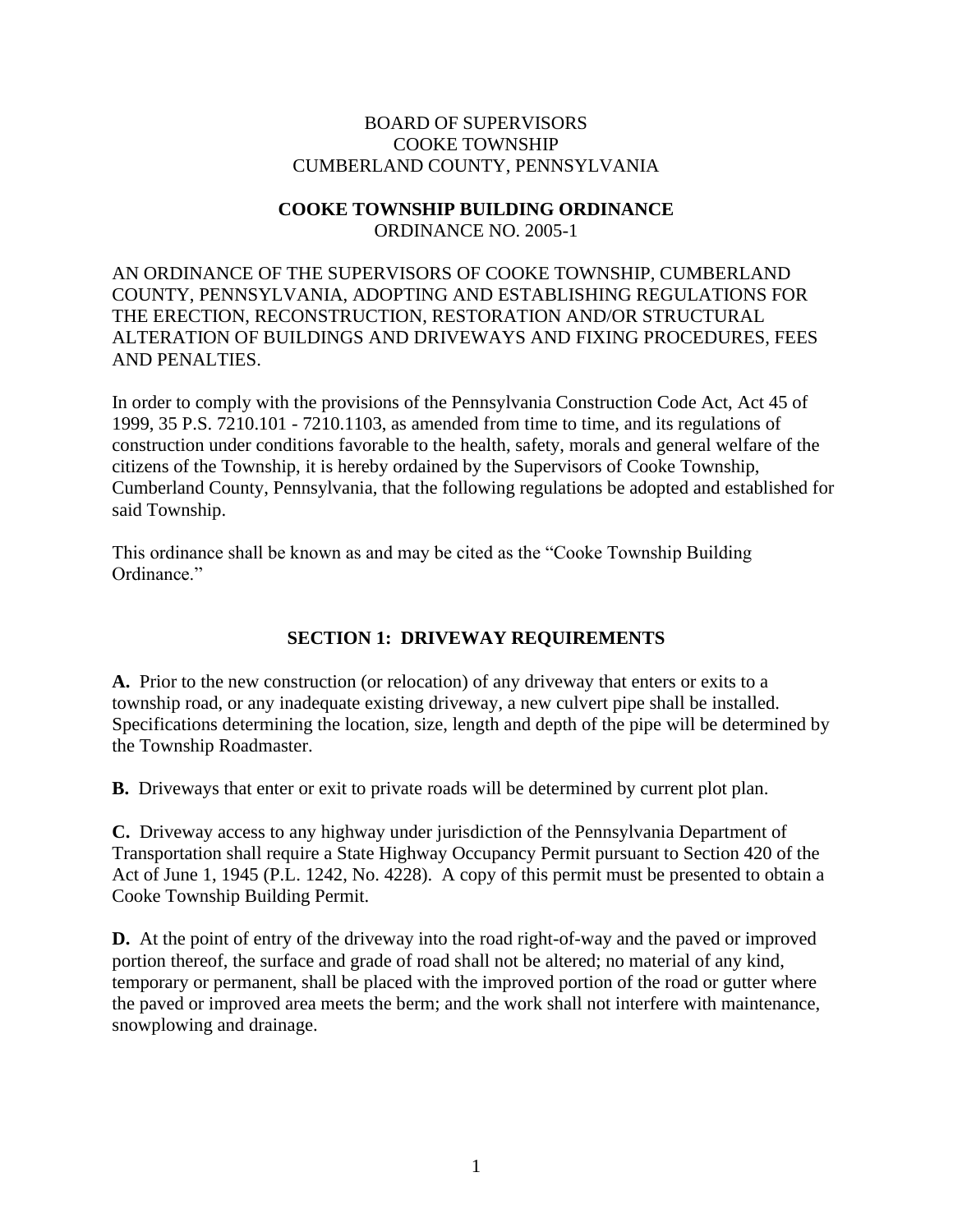#### **SECTION 2: PERMITS**

**A.** No Permit will be issued for new construction or additions unless a valid sewage permit adequate for the final structure has been issued.

**B.** No building or structure in the township shall be constructed, erected, reconstructed or restored, or structurally altered (hereafter, "constructed" and "construction") without **either a Building Permit**, **or if applicable a Township Valuation Permit** as defined in this Ordinance, duly issued upon application to the Township; however, no permit, inspection or fee is required if the proposed construction does not meet any of the conditions of this section.

**1.** Construction that is covered under the statewide Uniform Construction Code will require a Building Permit and inspection by the Uniform Construction Code Official(s) designated by the Township.

**2.** State-owned or commercial buildings shall follow any applicable requirements as specified in the Pennsylvania Construction Code Act, Act 45 of 1999 and as amended, as promulgated by the Department of Labor and Industry.

**3.** Construction (such as "utility structures of 1,000 square feet or less") otherwise exempted from the Uniform Construction Code may still be regulated by this Ordinance via a Township Valuation Permit as further defined in paragraph (J) below.

**4.** Any permit issued in violation of the provisions of this Ordinance shall be null and void and of no effect, without the necessity for any proceedings or revocations of nullification thereof; and any work undertaken or use established pursuant to any such permit shall be unlawful.

**C.** Every application for a **Building Permit** shall be accompanied by the required fee and by a plot plan drawn to scale and signed by the person responsible for such drawing. If no such plot plan is already available, a survey is required. The plot plan shall indicate:

 **1.** The actual shape, dimensions, radii, angles and area of the lot on which the building is proposed to be erected, or of the lot in which it is situated if an existing building.

**2.** The block and lot numbers as they appear on the latest tax records.

 **3.** The exact size and locations on the lot of the proposed building or buildings or alteration of an existing building and of other existing buildings on the same lot.

 **4.** The dimensions of all yards in relation to the subject building and the distances between such buildings and any other existing buildings on the same lot.

 **5.** The existing and intended use of all buildings, existing or proposed, the use of land and the number of dwelling units the building is designed to accommodate.

 **6.** Such topographic or other information with regard to the building, the lot or neighborhood lots as may be necessary to determine that the proposed construction will conform to the provisions of this Ordinance.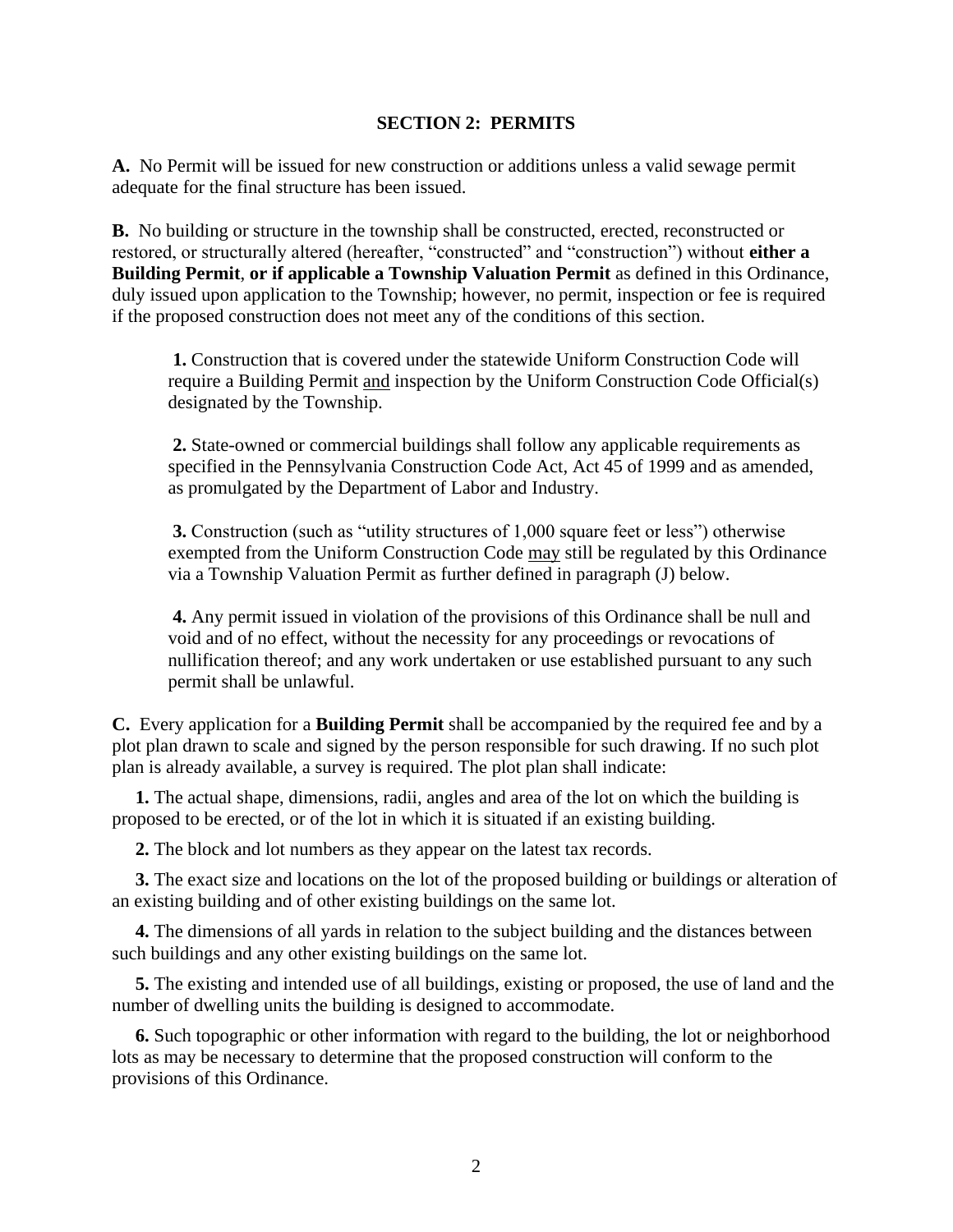**D.** Every application for a **Township Valuation Permit** shall be accompanied by the required fee and by a rough sketch signed by the person responsible for such drawing. The rough sketch shall indicate:

 **1.** The shape and approximate dimensions of the lot on which the building is proposed to be erected, or of the lot in which it is situated if an existing building.

**2.** The block and lot numbers as they appear on the latest tax records.

 **3.** The approximate size and locations on the lot of the proposed building or buildings or alteration of an existing building and of other existing buildings on the same lot.

 **4.** The approximate distances between building being constructed and any other existing buildings on the same lot.

 **5.** Such topographic or other information with regard to the building, the lot or neighborhood lots as may be necessary to determine that the proposed construction will conform to the provisions of this Ordinance.

**E.** No permit shall be issued for the construction or alteration of any building upon a lot without approved access to a street or highway.

**F.** No permit shall be issued for any building where the plot plan of such building is subject to approval by the Township except in conformity with the final plot plan approved by the Board of Supervisors of the Township.

**G.** The permit application and all supporting documentation shall be made in triplicate. On the issuance of a permit, the Township shall return one copy of all filed documents to the applicant.

**H.** The Township shall, within ten working days after the filing of a complete and properly prepared application, either issue or deny a permit. If a permit is denied the Township shall state in writing to the applicant the reasons for such denial.

**I.** Every permit shall expire if the work authorized has not commenced within six (6) months after the date of issuance, or has not been completed within eighteen (18) months from such date for construction costing less than \$1,000,000 and has not been completed within thirty-six (36) months from such date for construction costing in excess of such amount. If no zoning amendments or other codes or regulations affecting the subject property have been enacted in the interim, the Township may authorize in writing the extension of either above periods of an additional six months, following which no further work is to be undertaken without a new permit.

# **J.** Township Valuation Permits

**1.** A Township Valuation Permit shall be required for all residential, utility and miscellaneous use structures (such as garages, carports, greenhouses and sheds accessory to a detached single-family home) exceeding five hundred (500) square feet in area that are otherwise exempt from inspection under the statewide Uniform Construction Code, EXCEPT that no Township Valuation Permit shall be required when the estimated cost of the construction,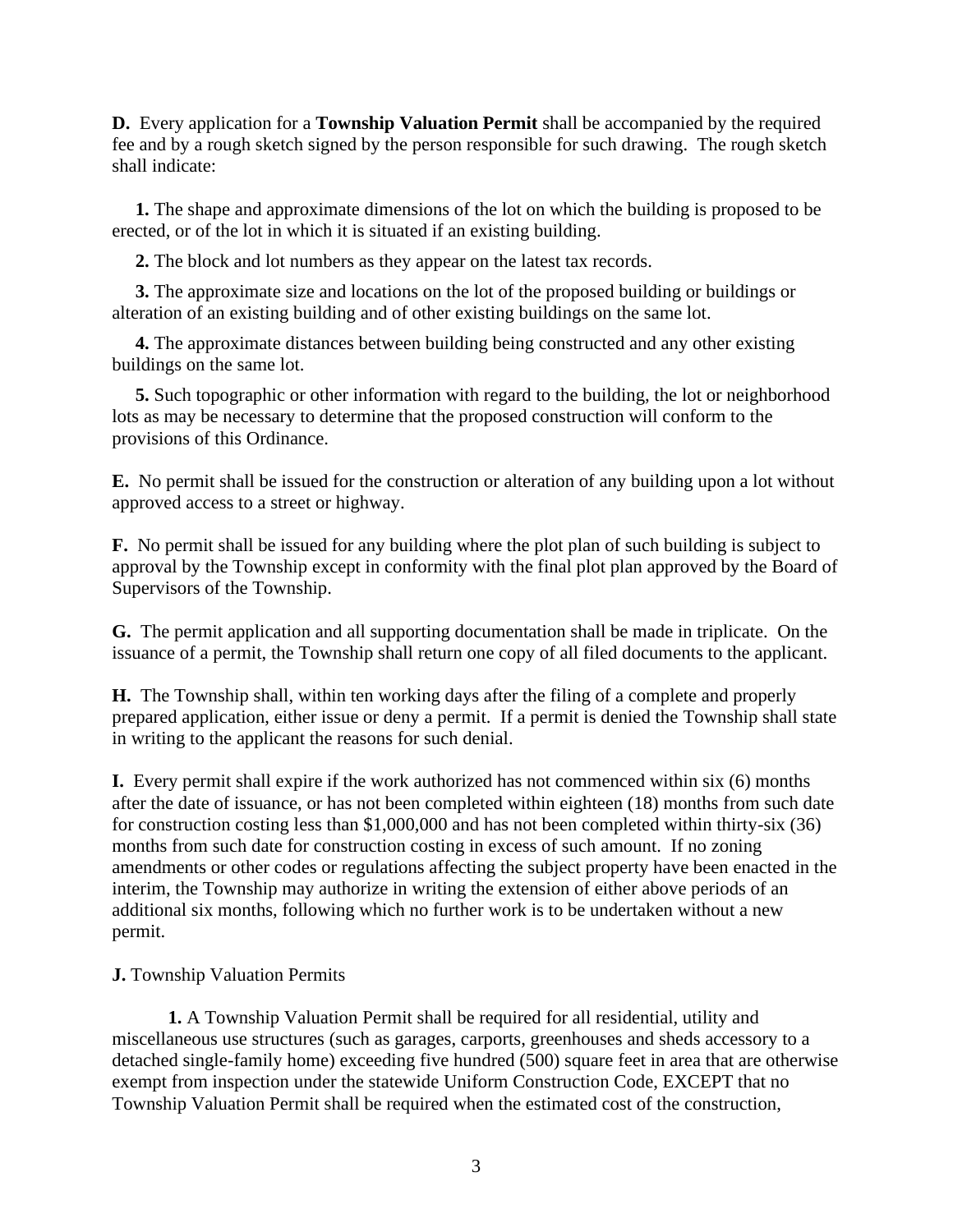reconstruction, alteration, enlargement, repair or addition to the building or structure does not exceed the sum of five hundred dollars (\$500.00).

- **2.** A fee shall be required for Township Valuation Permits.
- **3.** The Township will maintain the record of any Township Valuation Permit.

# **SECTION 3: CERTIFICATE OF OCCUPANCY**

**A.** For UCC-regulated activities, a Certificate of Compliance issued by the Uniform Construction Code official(s) must be presented prior to issuance of a Certificate of Occupancy.

**B.** For UCC-regulated activities, the following shall be unlawful until a Certificate of Occupancy shall have been applied for and issued by the designated Uniform Construction Code official(s) and received by the Township.

 **1.** Occupancy and use of a building erected, reconstructed, restored, structurally altered, moved, or any change in use of existing building.

**2.** Occupancy, use or any change in the use of the land.

**3.** Any change in the use of non-conforming uses.

**C.** No Certificate of Occupancy shall be issued for any land or use requiring plot plan approval by the Supervisors unless and until such plot plan approval has been duly granted. Every certificate of occupancy for which plan approval has been granted shall contain a detailed statement of any condition to which the same is subject.

**D.** On a form furnished through the Township, application for a Certificate of Occupancy for a new building or for an existing building which has been altered, shall be made after the erection of such building or part thereof has been completed in conformity with the provisions of this Ordinance and in the case of a new building shall be accompanied by an accurate plot plan, or if not available, by a survey showing the location of all buildings as built. The Occupancy Permit is supplied by the Uniform Construction Code official(s) and provided to the Township. The Township will then provide the Certificate of Occupancy to the applicant.

**E.** If the proposed use is in conformity with the provisions of this Ordinance and of all other applicable codes and ordinances, a Certificate of Occupancy for the use of vacant land or for a change of use of a non-conforming use, shall be issued by the Uniform Construction Code official(s) within fifteen days after receipt of a properly completed application. If a Certificate of Occupancy is denied, the Township shall state the reasons in writing to the applicant.

**F.** A certificate of occupancy shall be deemed to authorize, and is required for, both initial occupancy and the continuance of occupancy and use of the building or land to which it applies.

**G.** A record of all certificates of occupancy shall be kept the Township and copies shall be furnished on request, to any agency of the Township or to any persons having a proprietary or tenancy interest in the building or land affected.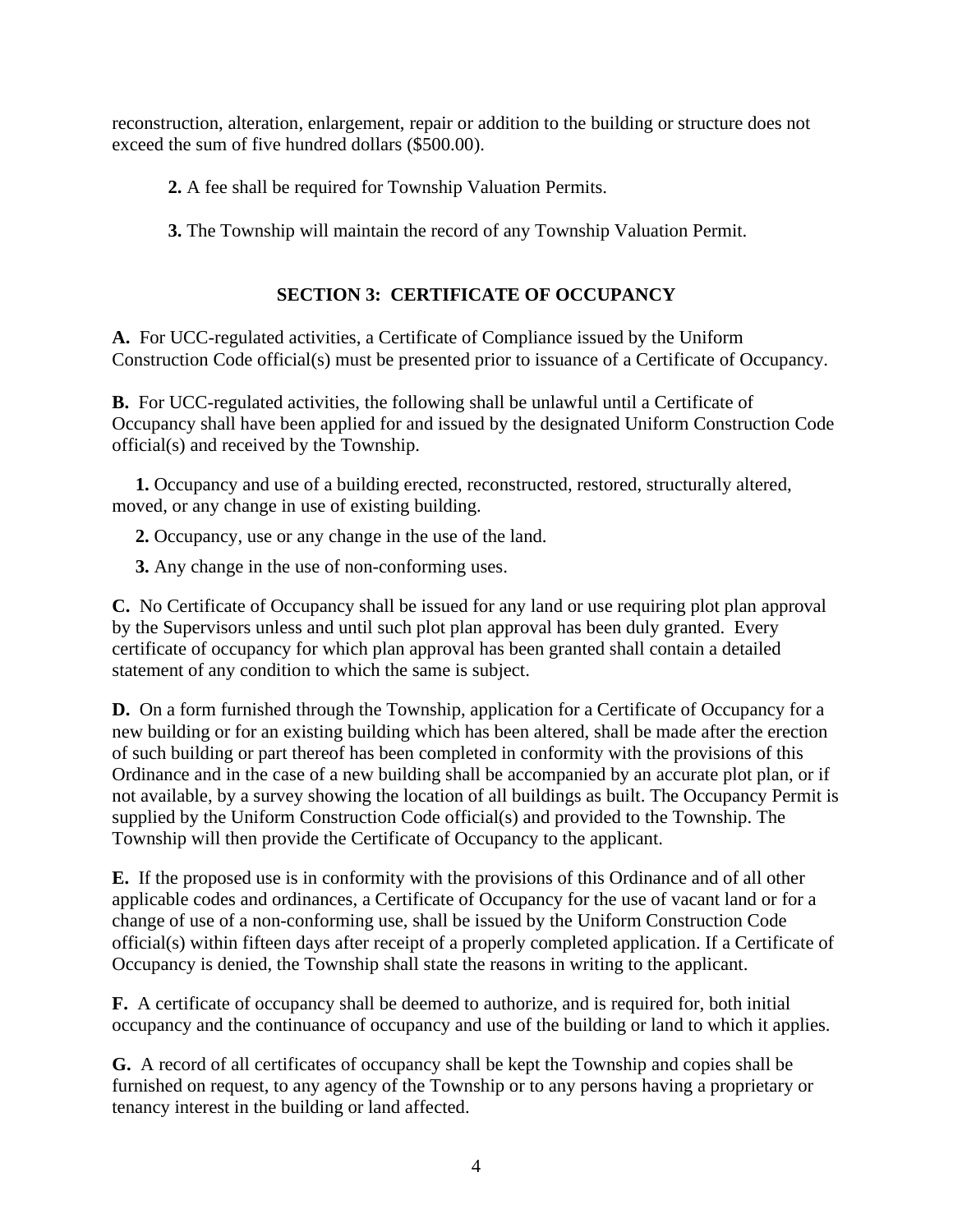#### **SECTION 4: FEES**

Fee schedules for Building Permits and Township Valuation Permits will be set annually by resolution.

#### **SECTION 5: VIOLATIONS AND PENALTIES**

**A.** Violation of any provision or requirement of this Ordinance or violation of any statement, plan, application, permit, or certificate approved under the provisions of this Ordinance shall be considered an offense punishable by a fine of not more than five hundred dollars (\$500), or imprisonment for not more than sixty days, for each offense. Each day that a violation is continued shall constitute a separate offense.

**B.** The owner, general agent or contractor of a building, premises, or part thereof where such a violation has been committed or does exist shall be guilty of such an offense.

**C.** Any agent, contractor, architect, builder, corporation or other person who commits, takes part or assists in such violation shall also be guilty of such an offense.

## **SECTION 6: ENFORCEMENT**

The Cooke Township Supervisors, code enforcement officer, or other designated official shall be responsible for enforcing the provisions of this Ordinance.

## **SECTION 7: LIABILITY**

Cooke Township, its agents, officials, and representatives, shall not, under any circumstances, be liable or responsible for damages caused to any person or property by reason of the provisions of this Ordinance.

## **SECTION 8: SEVERABILITY**

The provisions of this Ordinance are severable, and if any provision of this Ordinance or the application thereof is held invalid, the invalidity shall not affect other provisions or applications of this Ordinance.

# **SECTION 9: INCONSISTENT ORDINANCES REPEALED**

All other Ordinances or parts of Ordinances in conflict herewith are hereby repealed.